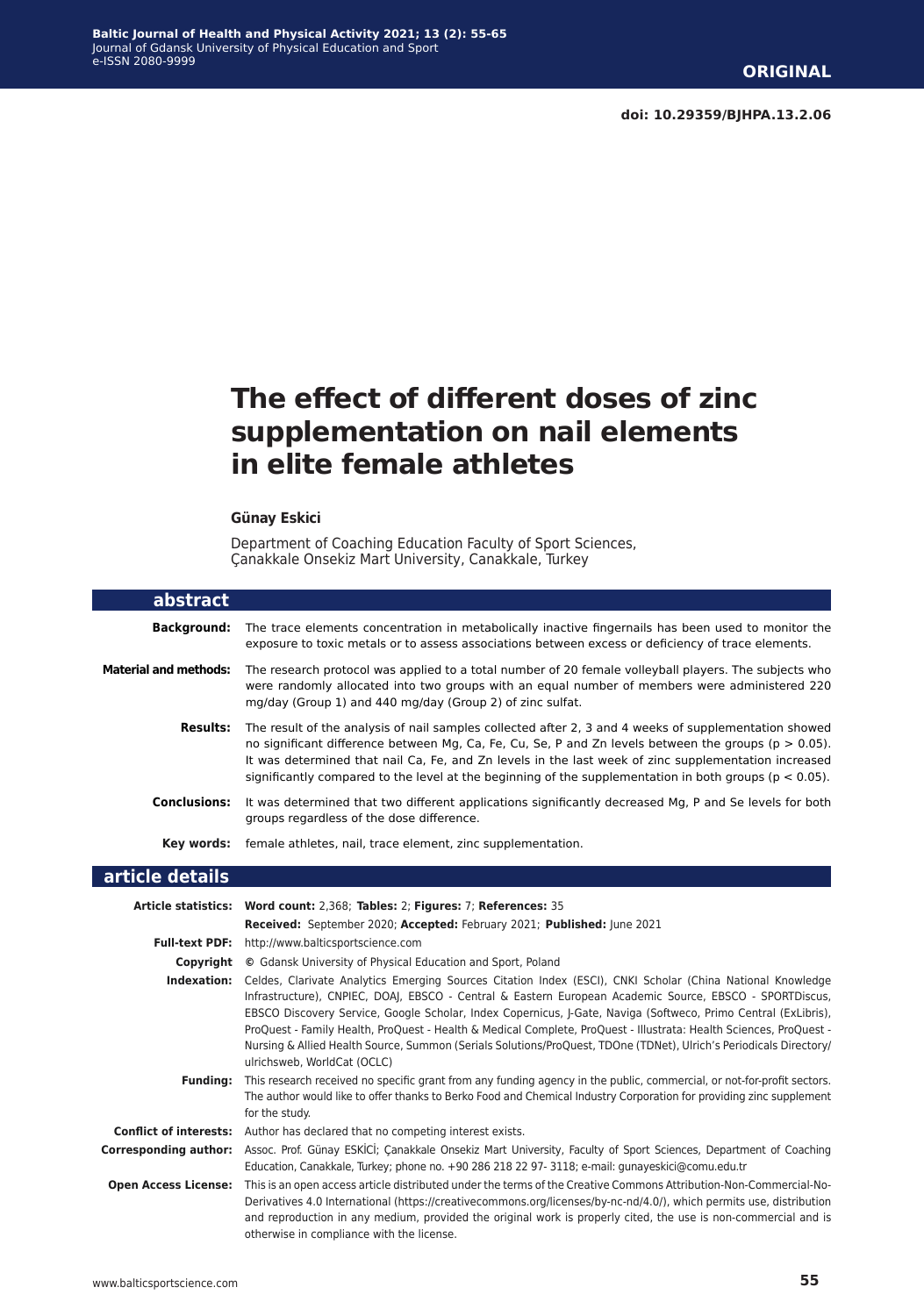### **introduction**

In biochemistry, trace elements are also known as "micronutrients". Trace elements form part of the daily diet and are well known to play vitally important roles in maintaining health [1]. Minimum alterations in their concentrations may induce critical alterations in a person's physiological functions as well as in the physical performance [2].

Zinc is an essential trace element that has been implicated in numerous biological functions, including immunity, energy metabolism and antioxidative processes [3]. As zinc is necessary for many enzymes found in the metabolism, a serious zinc deficiency will have a negative impact on muscle functions [4]. Since zinc is necessary for the activity of several enzymes in the energy metabolism, low muscle zinc levels may lead to a reduction in the endurance capacity [5].

It is known that physical activity leads to many metabolic changes in the human organism; intense training may increase essential trace elements requirements, either by augmented degradation rates or by increased losses from the body [6]. Studies into the relation between zinc and exercise mainly focus on the distribution of this element in the body in response to exercise [7–9].

It was suggested that, since exercise increases zinc excretion from the body, and female athletes in particular do not get enough zinc through diet, zinc supplementation to athletes with zinc deficiency is essential [9]. Recent evaluations of the literature have provided evidence of significant acute changes in zinc metabolism following a bout of aerobic exercise [3].

Zinc and other elements affect absorption of each other when they are taken in excess [10]. Excessive intake of elements such as calcium, phosphorus, iron and copper reduces the absorption of zinc [11], while excessive intake of zinc also reduces absorption of some minerals (iron, copper, calcium, phosphorus and magnesium) [12–13].

Human nails are largely composed of keratin-rich proteins, which accommodate trace metals in proportion to their intake by various mechanisms, such as synthesis of proteins with sulfhydryl groups. Therefore, the nails are a useful marker for trace metals investigation and are increasingly used in clinical studies [14–15]. Their roots are highly influenced by the health status of the cells, whereas blood and other body fluids give transient concentrations, human nails provide a continuous record of elemental concentration [16–19].

The concentration of trace elements in metabolically inactive finger nails has been used to monitor exposure to toxic metals or to assess associations between excess or deficiency of trace elements. The individual's nail's mineral content varies between populations, and not all minerals are deposited in the nails at the same speed. The different elements present in nails have different metabolic roles in the body, and consequently, they could be used as indicators of their nutritional status [18].

An analysis of nail presents advantages over an analysis of biological fluids, such as sweat, urine or blood, because nails can be easily collected and stored at room temperature; moreover, the nail tissue is easier to handle and it also accumulates a large number of trace elements in relatively high concentrations [20–21].

The purpose of the present study was to determine the effect of oral zinc supplementation to elite athletes on the changes in nail element levels.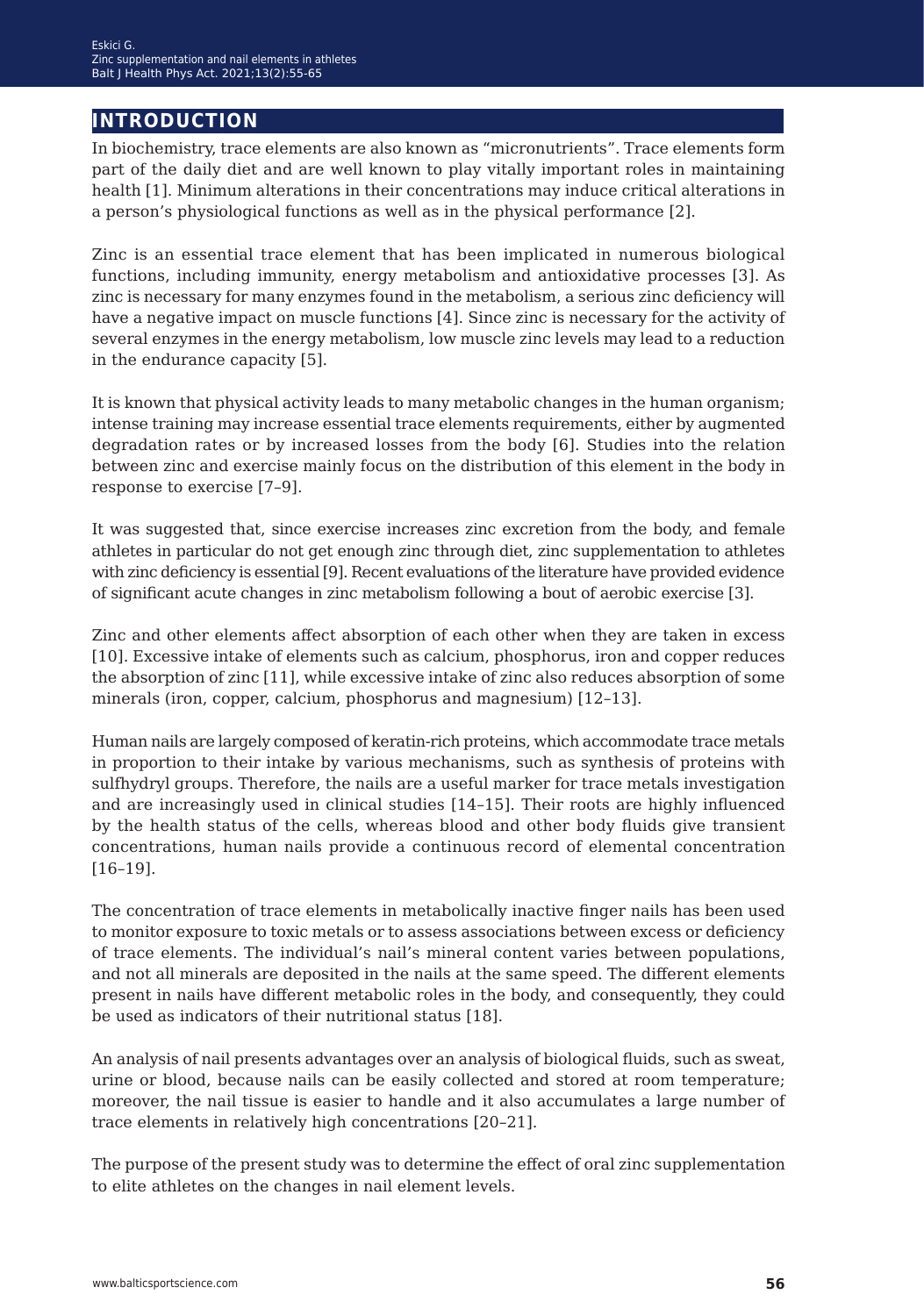## **material and methods**

### **Participants**

The research was conducted on a total number of 20 female athletes playing in a volleyball team in the Super League of the Sport Club at Gazi University, whose age, bodyweight, and height were  $15.1 \pm 1.07$  years  $(14-17)$ ,  $59.9 \pm 6.4$  kg  $(50.4-72.2)$ , and  $175.3 \pm 6.5$ cm, respectively. The subjects (and/or their parents) who were verbally informed also signed copies of the Helsinki declaration explaining who is conducting the study and why. The study protocol was approved by the Ethical Committee of High School of Physical Education and Sports Selcuk University (meeting number: 2009/005).

The athletes in the study were divided into two groups:

- Group 1: The group was administered 220 mg/day of zinc sulfate (each 220 mg of zinc sulfate contained 50 mg of elemental zinc).
- Group 2: The group was administered 440 mg/day of zinc sulfate (each 440 mg of zinc sulfate contained 100 mg of elemental zinc).

Zinc sulfate capsules were supplied by Berko Drug and Chemicals Industry Inc. in the form of capsules, each containing 220 mg of zinc sulfate.

#### **Procedures**

The study was conducted during the athletes' general preparation period of 8–10 weeks (consisting of 70–80% power, and 20–30% technical-tactical exercises).

As the subjects were female athletes, analyses were interrupted in the menstruation weeks. Daily nutrition of the athletes throughout study was kept under control with the nutrition program provided by a dietician. This helped them to have energy and nutrients depending on their personal requirement, and particular attention and care was given to prevent insufficient intake of zinc in the consumption of nutrients.

#### **Nail magnesium, calcium, iron, copper, selenium, phosphorus and zinc analyses**

Nail samples were collected from all athletes, who followed their daily training schedule (6 days/week), 5 times: during the resting period before zinc supplementation, and once a week during 4 weeks of zinc supplementation, and during resting period following the supplementation.

Approximately 5 mg of each nail sample was accurately weighed on a microbalance with an accuracy limit of 100 µg, and put in a teflon vessel, to which 1 mL of nitric acid was then added. The teflon vessels were placed in a pressure tight case and heated in a microwave oven with the power of 630 W for 10 minutes. After cooling to room temperature, the vessels were released, and the sample solutions were diluted with purified water to 10 mL. Standard solutions calibrations were prepared by mixing and diluting standard solutions of individual element. Mg, Ca, Fe, Cu, Se, P and Zn levels  $(\mu q/q)$  in the collected hair samples were determined through Indoctuvely Coupled Plasma Mass Spectrometry (ICP-MS) device (AGILENT 7500 ce, Agilent Technologies, Santa Clara, CA 95051-7201 USA).

### **Statistical analysis**

The data were evaluated using the Statistical Package for the Social Sciences (SPSS 15.0) where the means and frequency distributions were calculated. Further data analysis was conducted through t test, and the difference between the groups was determined using Mann Whitney U test. The difference that occurred by weeks was determined through Kruskal-Wallis test. The significance level was considered at  $p < 0.05$ .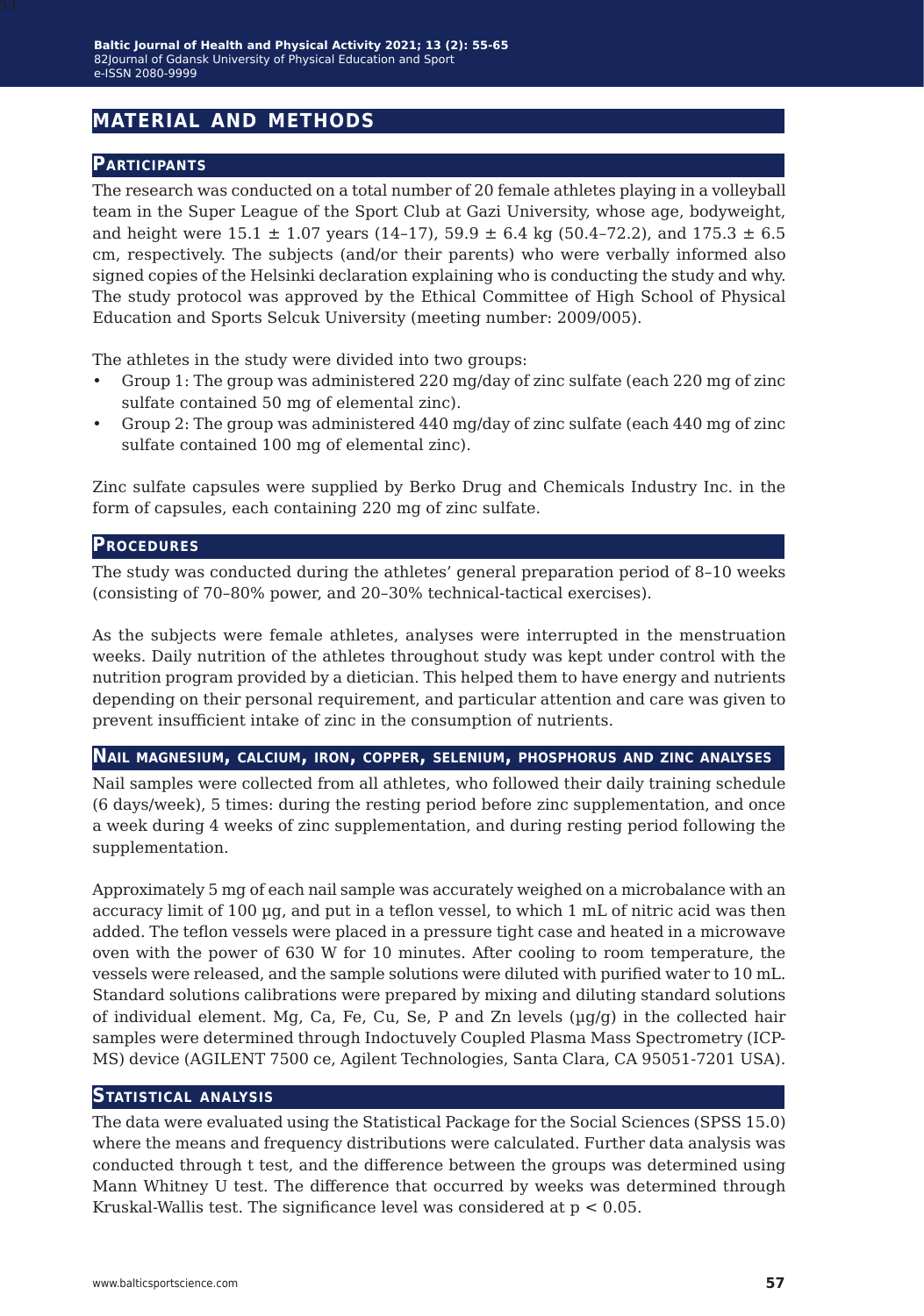### **results**

### **Pre-supplementation nail element levels of the groups**

Analysis of nail samples collected from the athletes before zinc supplementation, showed no significant differences between the groups in Ca, Se and P levels ( $p > 0.05$ ). A significant difference was found between the athletes' levels of Mg, Fe, Cu and Zn in Group 1 and 2 (p < 0.05), where element levels in Group 1 were higher than those in Group 2 (Figures 1–7).



Fig. 1. Nail Mg levels of the groups before supplementation, during supplementation, and after 4 weeks of zinc supplementation

B - before supplementation; W1 - 1 week after supplementation; W2 - 2 weeks after supplementation; W3 - 3 weeks after supplementation; W4 - 4 weeks after supplementation.



Fig. 2. Nail Ca level of the groups before supplementation, during supplementation, and after 4 weeks of zinc supplementation

B - before supplementation; W1 - 1 week after supplementation; W2 - 2 weeks after supplementation; W3 - 3 weeks after supplementation; W4 - 4 weeks after supplementation.



Fig. 3. Nail Fe level of the groups before supplementation, during supplementation, and after 4 weeks of zinc supplementation

B - before supplementation; W1 - 1 week after supplementation; W2 - 2 weeks after supplementation; W3 - 3 weeks after supplementation; W4 - 4 weeks after supplementation.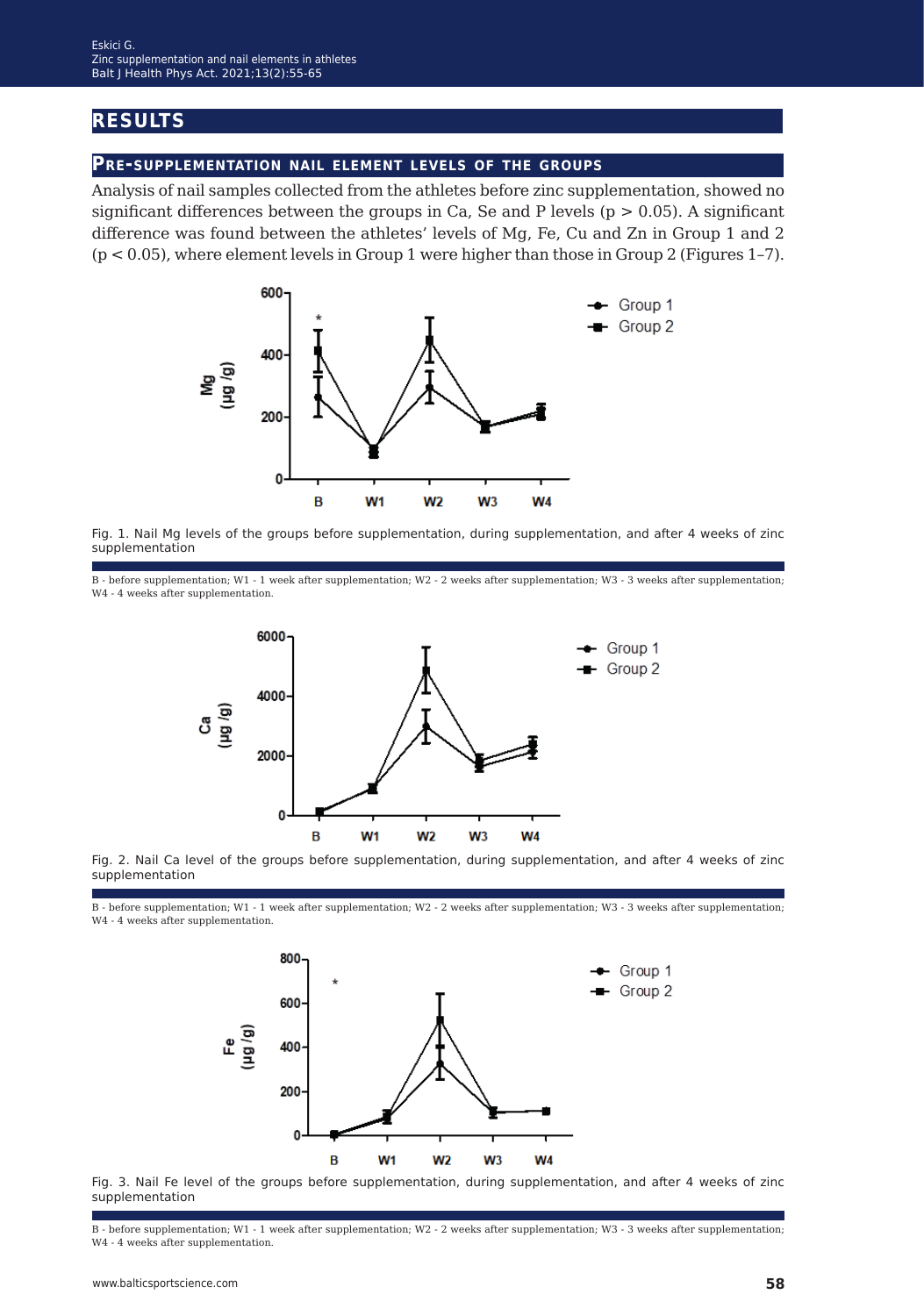**Baltic Journal of Health and Physical Activity 2021; 13 (2): 55-65** 82Journal of Gdansk University of Physical Education and Sport e-ISSN 2080-9999



Fig. 4. Nail Cu levels of the groups before supplementation, during supplementation, and after 4 weeks of zinc supplementation

B - before supplementation; W1 - 1 week after supplementation; W2 - 2 weeks after supplementation; W3 - 3 weeks after supplementation; W4 - 4 weeks after supplementation.



Fig. 5. Nail Se levels of the groups before supplementation, during supplementation, and after 4 weeks of zinc supplementation

B - before supplementation; W1 - 1 week after supplementation; W2 - 2 weeks after supplementation; W3 - 3 weeks after supplementation; W4 - 4 weeks after supplementation.





B - before supplementation; W1 - 1 week after supplementation; W2 - 2 weeks after supplementation; W3 - 3 weeks after supplementation; W4 - 4 weeks after supplementation.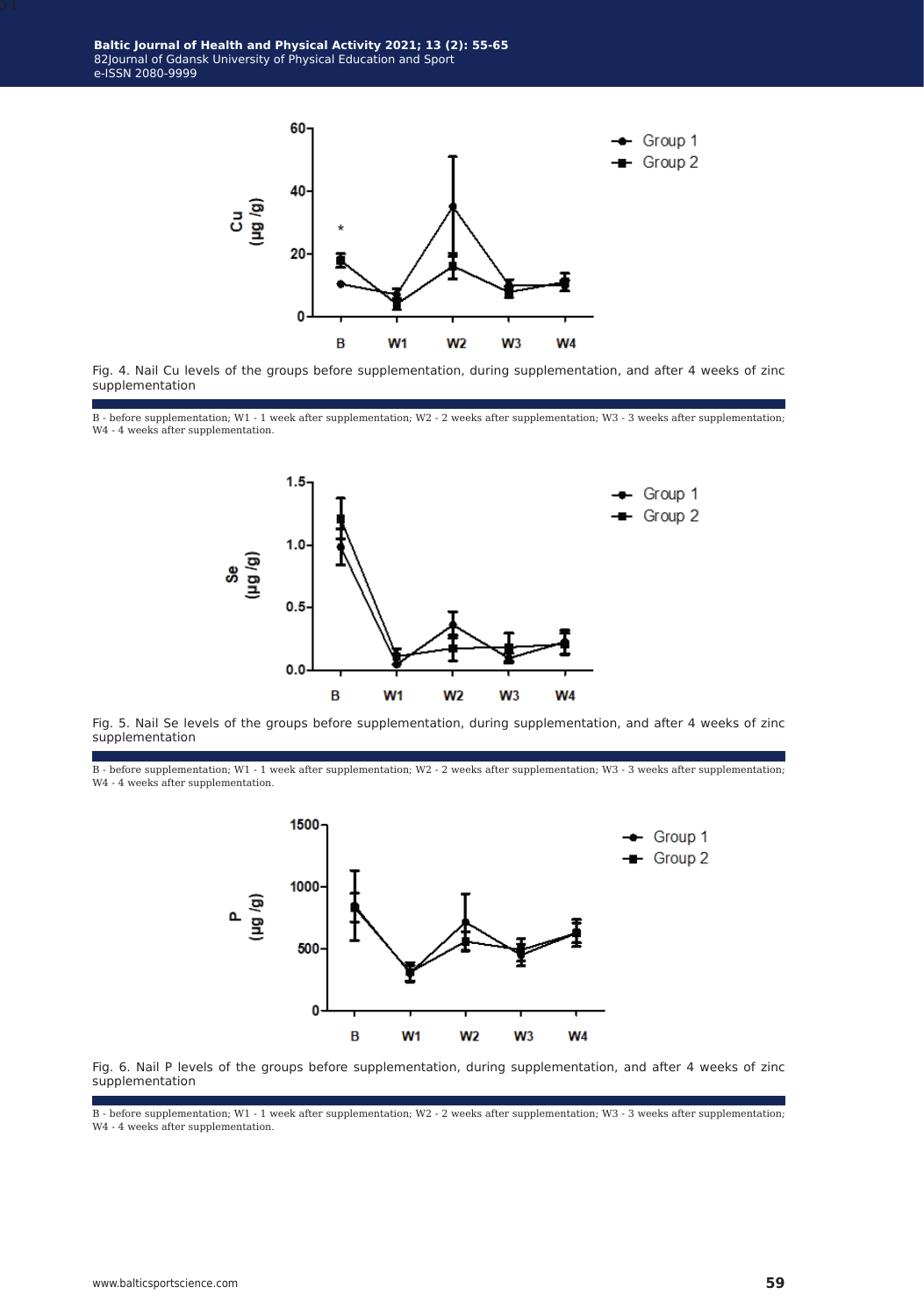

Fig. 7. Nail Zn levels of the groups before supplementation, during supplementation, and after 4 weeks of zinc supplementation

B - before supplementation; W1 - 1 week after supplementation; W2 - 2 weeks after supplementation; W3 - 3 weeks after supplementation; W4 - 4 weeks after supplementation.

#### **Comparison between the weekly changes caused by zinc supplementation in nail element levels in groups 1 and 2**

The result of the analysis of nail samples collected after 1, 2, 3 and 4 weeks of supplementation showed no significant difference between Mg, Ca, Fe, Cu, Se, P and Zn levels between the groups ( $p > 0.05$ , Figures 1-7).

#### **Comparison of the changes by weeks in nail element levels in group 1 and group 2 caused by zinc supplementation**

Considering the change in the nail element level of the athletes in Group 1 by weeks, zinc supplementation led to a significant change in all elements level by weeks ( $p < 0.05$ ). Nail Mg, P, Cu, and Se levels in the last week of zinc supplementation were found to have significantly decreased compared to the level at the beginning of the supplementation, while Ca, Fe, and Zn levels have increased (Table 1).

Considering the change in the nail element level of the athletes in Group 2 by weeks, zinc supplementation led to a significant change in all element levels by weeks ( $p < 0.05$ ). Nail Mg, P and Se levels in the last week of zinc supplementation were found to have significantly decreased compared to the level at the beginning of the supplementation, while Ca, Fe, Cu, and Zn levels have increased (Table 2).

It was found that nail Ca, Fe, and Zn levels in the last week of zinc supplementation significantly increased compared to the level at the beginning of the supplementation in both groups (Tables 1 and 2).

| Elements         | Supplementation Time                          | N  | $X \pm SS$          | Kruskall<br>Walls' z | р        |
|------------------|-----------------------------------------------|----|---------------------|----------------------|----------|
| Mg $(\mu g / g)$ | Before supplementation pre exercise           | 10 | $413.86 \pm 214.73$ |                      |          |
|                  | 1 weeks after supplementation                 | 10 | $85.69 \pm 47.24$   |                      |          |
|                  | 2 weeks after supplementation                 | 10 | $449.23 \pm 226.74$ | 34.104               | $0.000*$ |
|                  | 3 weeks after supplementation                 | 10 | $168.76 \pm 57.95$  |                      |          |
|                  | 4 weeks after supplementation before exercise | 10 | $220.44 \pm 65.07$  |                      |          |
| $P(\mu q/q)$     | Before supplementation pre exercise           | 10 | $833.04 \pm 362.53$ |                      |          |
|                  | 1 weeks after supplementation                 | 10 | $310.72 \pm 246.27$ |                      |          |
|                  | 2 weeks after supplementation                 | 10 | $559.82 \pm 246.20$ | 17.923               | $0.001*$ |
|                  | 3 weeks after supplementation                 | 10 | $491.00 \pm 283.83$ |                      |          |
|                  | 4 weeks after supplementation before exercise | 10 | $627.08 \pm 253.18$ |                      |          |

Table 1. Changes by weeks in nail element levels in the athletes in group 1caused by zinc supplementation

www.balticsportscience.com **60**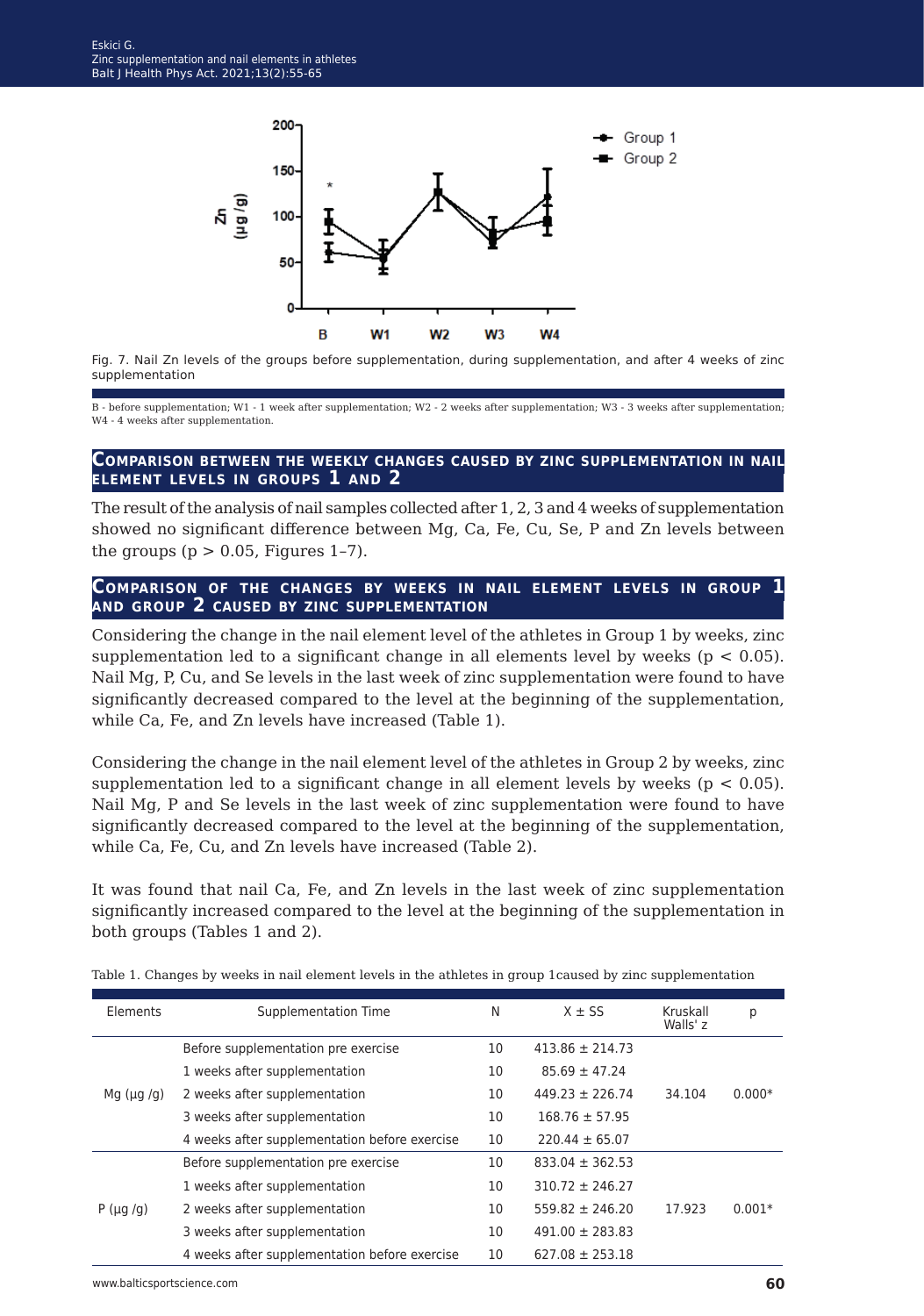| Elements           | Supplementation Time                          | N  | $X \pm SS$            | Kruskall<br>Walls' z | p        |
|--------------------|-----------------------------------------------|----|-----------------------|----------------------|----------|
| Se $(\mu g / g)$   | Before supplementation pre exercise           | 10 | $142.76 \pm 60.79$    |                      |          |
|                    | 1 weeks after supplementation                 | 10 | $893.45 \pm 462.69$   |                      |          |
|                    | 2 weeks after supplementation                 | 10 | $4886.10 \pm 2445.08$ | 41.712               | $0.000*$ |
|                    | 3 weeks after supplementation                 | 10 | $1842.74 \pm 629.85$  |                      |          |
|                    | 4 weeks after supplementation before exercise | 10 | $2398.30 \pm 744.53$  |                      |          |
|                    | Before supplementation pre exercise           | 10 | $6.64 \pm 6.48$       |                      |          |
|                    | 1 weeks after supplementation                 | 10 | $86.72 \pm 90.91$     |                      |          |
| Fe $(\mu g / g)$   | 2 weeks after supplementation                 | 10 | $526.34 \pm 373.75$   | 36.180               | $0.000*$ |
|                    | 3 weeks after supplementation                 | 10 | $110.63 \pm 48.07$    |                      |          |
|                    | 4 weeks after supplementation before exercise | 10 | $111.68 \pm 20.23$    |                      |          |
|                    | Before supplementation pre exercise           | 10 | $17.88 \pm 7.09$      |                      |          |
|                    | 1 weeks after supplementation                 | 10 | $3.97 \pm 5.79$       |                      |          |
| Cu $(\mu g / g)$   | 2 weeks after supplementation                 | 10 | $16.14 \pm 13.00$     | 14.433               | $0.006*$ |
|                    | 3 weeks after supplementation                 | 10 | $7.78 \pm 5.49$       |                      |          |
|                    | 4 weeks after supplementation before exercise | 10 | $11.03 \pm 8.88$      |                      |          |
|                    | Before supplementation pre exercise           | 10 | $94.87 \pm 41.64$     |                      |          |
|                    | 1 weeks after supplementation                 | 10 | $56.11 \pm 58.26$     |                      |          |
| $Zn$ ( $\mu$ g /g) | 2 weeks after supplementation                 | 10 | $126.98 \pm 63.77$    | 12.310               | $0.015*$ |
|                    | 3 weeks after supplementation                 | 10 | $82.56 \pm 53.19$     |                      |          |
|                    | 4 weeks after supplementation before exercise | 10 | $96.22 \pm 50.87$     |                      |          |
| Se $(\mu g / g)$   | Before supplementation pre exercise           | 10 | $1.20 \pm 0.51$       |                      |          |
|                    | 1 weeks after supplementation                 | 10 | $0.11 \pm 0.20$       |                      |          |
|                    | 2 weeks after supplementation                 | 10 | $0.18 \pm 0.32$       | 22.369               | $0.000*$ |
|                    | 3 weeks after supplementation                 | 10 | $0.18 \pm 0.36$       |                      |          |
|                    | 4 weeks after supplementation before exercise | 10 | $0.21 \pm 0.27$       |                      |          |

 $*_{p} < 0.05$ 

Table 2. Changes by weeks in nail element levels in the athletes in group 2 caused by zinc supplementation

| Elements         | Supplementation Time                          | N  | $X \pm SS$            | Kruskall<br>Walls' z | p        |
|------------------|-----------------------------------------------|----|-----------------------|----------------------|----------|
| Mg $(\mu g/g)$   | Before supplementation pre exercise           | 10 | $264.75 \pm 203.38$   |                      |          |
|                  | 1 weeks after supplementation                 | 10 | $96.23 \pm 40.93$     |                      |          |
|                  | 2 weeks after supplementation                 | 10 | $296.12 \pm 163.36$   | 22.531               | $0.000*$ |
|                  | 3 weeks after supplementation                 | 10 | $168.30 \pm 47.54$    |                      |          |
|                  | 4 weeks after supplementation before exercise | 10 | $209.69 \pm 52.17$    |                      |          |
| $P(\mu g/g)$     | Before supplementation pre exercise           | 10 | $849.54 \pm 893.90$   |                      |          |
|                  | 1 weeks after supplementation                 | 10 | $302.53 \pm 201.02$   |                      |          |
|                  | 2 weeks after supplementation                 | 10 | $716.15 \pm 725.00$   | 9.876                | $0.043*$ |
|                  | 3 weeks after supplementation                 | 10 | $449.42 \pm 280.73$   |                      |          |
|                  | 4 weeks after supplementation before exercise | 10 | $627.24 \pm 346.06$   |                      |          |
| Se $(\mu q / q)$ | Before supplementation pre exercise           | 10 | $103.45 \pm 64.60$    |                      |          |
|                  | 1 weeks after supplementation                 | 10 | $920.24 \pm 432.54$   |                      |          |
|                  | 2 weeks after supplementation                 | 10 | $2995.50 \pm 1783.32$ | 35.361               | $0.000*$ |
|                  | 3 weeks after supplementation                 | 10 | $1641.00 \pm 508.16$  |                      |          |
|                  | 4 weeks after supplementation before exercise | 10 | $2136.90 \pm 700.77$  |                      |          |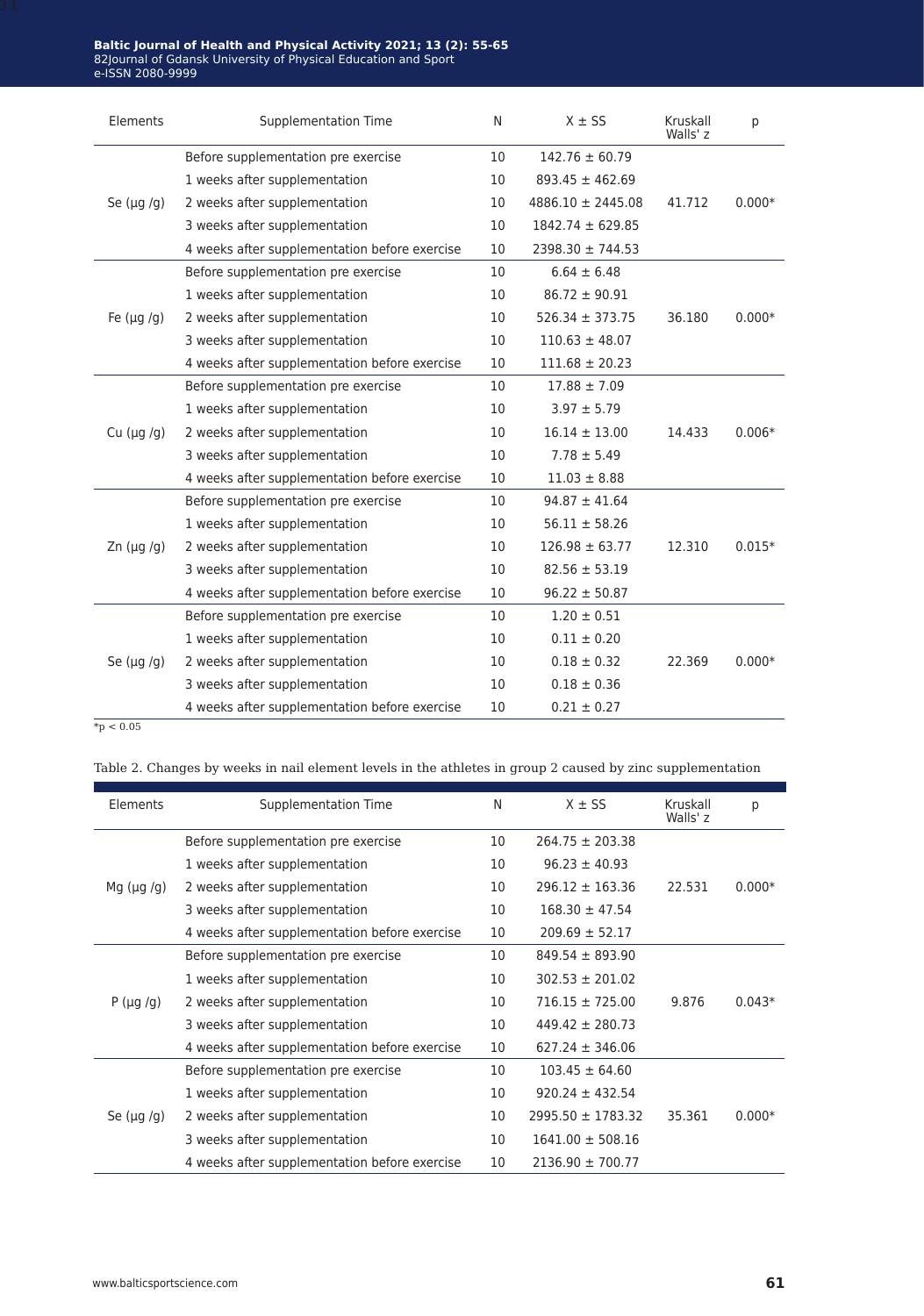| Elements           | <b>Supplementation Time</b>                   | N  | $X \pm SS$          | Kruskall<br>Walls' <sub>z</sub> | р        |
|--------------------|-----------------------------------------------|----|---------------------|---------------------------------|----------|
| Fe $(\mu q / q)$   | Before supplementation pre exercise           | 10 | $3.08 \pm 1.52$     |                                 |          |
|                    | 1 weeks after supplementation                 | 10 | $78.29 \pm 44.02$   |                                 |          |
|                    | 2 weeks after supplementation                 | 10 | $327.24 \pm 227.18$ | 35.197                          | $0.000*$ |
|                    | 3 weeks after supplementation                 | 10 | $104.85 \pm 69.63$  |                                 |          |
|                    | 4 weeks after supplementation before exercise | 10 | $114.41 \pm 44.93$  |                                 |          |
|                    | Before supplementation pre exercise           | 10 | $10.36 \pm 2.60$    |                                 |          |
|                    | 1 weeks after supplementation                 | 10 | $7.04 \pm 5.46$     |                                 |          |
| Cu $(\mu g / g)$   | 2 weeks after supplementation                 | 10 | $35.12 \pm 50.25$   | 9.889                           | $0.042*$ |
|                    | 3 weeks after supplementation                 | 10 | $10.05 \pm 5.57$    |                                 |          |
|                    | 4 weeks after supplementation before exercise | 10 | $12.33 \pm 6.33$    |                                 |          |
|                    | Before supplementation pre exercise           | 10 | $61.45 \pm 32.2$    |                                 |          |
|                    | 1 weeks after supplementation                 | 10 | $53.82 \pm 32.72$   |                                 |          |
| $Zn$ ( $\mu$ g /g) | 2 weeks after supplementation                 | 10 | $127.32 \pm 64.07$  | 18.960                          | $0.001*$ |
|                    | 3 weeks after supplementation                 | 10 | $71.52 \pm 15.74$   |                                 |          |
|                    | 4 weeks after supplementation before exercise | 10 | $121.89 \pm 97.83$  |                                 |          |
| Se $(\mu g/g)$     | Before supplementation pre exercise           | 10 | $0.98 \pm 0.45$     |                                 |          |
|                    | 1 weeks after supplementation                 | 10 | $0.05 \pm 0.08$     |                                 |          |
|                    | 2 weeks after supplementation                 | 10 | $0.36 \pm 0.33$     | 29.614                          | $0.000*$ |
|                    | 3 weeks after supplementation                 | 10 | $0.10 \pm 0.13$     |                                 |          |
|                    | 4 weeks after supplementation before exercise | 10 | $0.23 \pm 0.29$     |                                 |          |

 $*_{p}$  < 0.05

### **discussion**

Macro and trace mineral behavior in whole body fluids during physical activity constitutes one of the poorest studied aspects in the field of exercise physiology. The precise link between physical exercise and organic mineral concentrations and redistributions is still unclear. There is a lot of research on the serum and urinary element distributions of exercise [9, 22–25]. In one study, it was found that zinc supplementation raised urinary zinc excretion in one-week intervals over the course of  $4$  weeks ( $p < 0.05$ ), and reduced selenium levels ( $p < 0.05$ ) [9]. Another study found that zinc supplementation increased serum Mg, Ca, Zn values [25].

Analysis of nail samples collected from the athletes before zinc supplementation showed no significant differences between the groups in the Ca, Se and P levels ( $p > 0.05$ ). A significant difference was found between Mg, Fe, Cu and Zn levels of the athletes in Group 1 and 2 ( $p < 0.05$ ), where element levels in Group 1 were higher than those of Group 2. The results of the analysis of nail samples collected after 1, 2, 3 and 4 weeks of supplementation showed no significant differences between Mg, Ca, Fe, Cu, Se, P and Zn levels between the groups ( $p > 0.05$ ). Nail and hair samples are markers of periods of longer exposure, while urine and blood reflect recent intake, on the order of several days for urine and several weeks for blood [26].

Considering the change in the nail element levels of the athletes in both groups by weeks, zinc supplementation led to a significant change in all elements level by weeks ( $p < 0.05$ ). Nail Mg, P, Cu, and Se levels in the last week of zinc supplementation was found to have significantly decreased compared to the level at the beginning of the supplementation, while Ca, Fe, and Zn levels have increased in group 1. Nail Mg, P, and Se level in the last week of zinc supplementation was found to have significantly decreased compared to the level at the beginning of the supplementation, while Ca, Fe, Cu, and Zn levels have in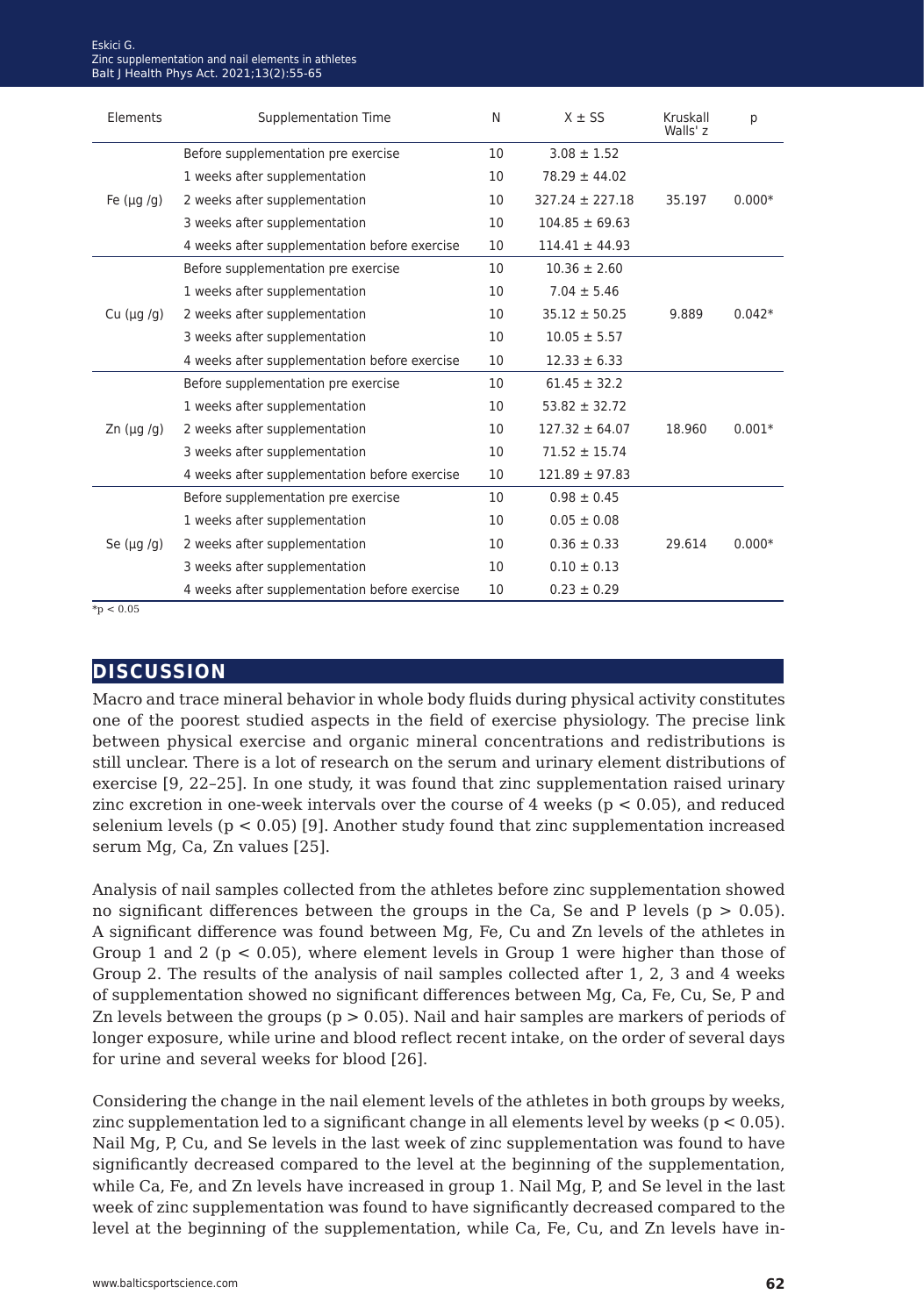creased in group 2. Excessive intake of elements such as calcium, phosphorus, iron and copper reduces the absorption of zinc [11], while excessive intake of zinc also reduces the absorption of some minerals (iron, copper, calcium, phosphorus and magnesium) [12, 13]. This study determined that two different applications significantly decreased Mg, P and Ca levels for both groups regardless of the dose difference.

It was determined that nail Ca, Fe, and Zn levels in the last week of zinc supplementation significantly increased compared to the level at the beginning of the supplementation in both groups. In group 2, where the zinc dose was high, the level of nail copper was thought to increase depending on the dose. In another study, the trace element content in women's toenails, but not in men, were markedly influenced by physical activity, with higher levels of Ca and Fe and lower Hg among active females [18].

The role of toenails as a biomarker of supplement intake has been explored for several essential elements, especially for selenium. The use of Se supplements significantly increased toenail Se levels [27–30]. Se was the most studied element, with half of the reports showing a direct relationship of toenail levels with global Se intake [31, 32]. The relationship between the intake of Se supplements and toenail concentration was very consistent, probably due to the high doses of the element in supplements. For other elements (Zn, Mn, Cu), oral supplements were not related to toenail levels; however, there were no data for Fe, another element usually administered in supplements [31].

Among dietary factors, only toenail selenium showed clear associations with the intake of supplements or specific foods [31]. Deficiency in micronutrient can negatively affect athletic performance. Approximately 50% of athletes have reported consuming some form of micronutrient supplement; however, there is limited data confirming their efficacy for improving performance [33]. In this study, the athletes' food intake was kept under a dietician's control.

The data reveals that the level of elements in the nail can vary depending on gender and age [34]. Age is one of the main factors that could modify toenail metal levels; for example, some studies suggested that age could change the rate of incorporation of elements such as Se into toenails, but also that differences between younger and elder people could reflect age-related variations in the total amount of the element in the body [31]. Determination of inorganic elements in biological samples is important from the viewpoint of the nutritional status or scientific research [35].

Studies on nail element levels of athletes are quite insufficient. Similarly, data on the  $\Box$ nail element distribution of zinc supplement application in athletes are insufficient. This  $\Box$ situation limited a comparison of the results with other studies.

### **conclusions**

At the end of the study, it was found that different doses of zinc sulfate supplementation in elite female athletes who conducted regular trainings on 6 days a week led to no significant difference of nail Mg, Ca, Fe, Cu, Se, P and Zn levels between the groups. The change in nail element level by weeks in athletes included in Group 1 (220 mg/day zinc sulfate) and Group 2 (440 mg/day zinc sulfate) was found to differ signicifantly with regard to all elements (Mg, Ca, Fe, Cu, Se, P, Zn) levels compared to the beginning of the study. Nail Mg, P, Cu, and Se levels in the last week of zinc supplementation was found to have significantly decreased compared to the level at the beginning of supplementation, while Ca, Fe, and Zn levels have increased in Group 1. Nail Mg, P, and Se levels in the last week of zinc supplementation was found to have significantly decreased compared to the level at the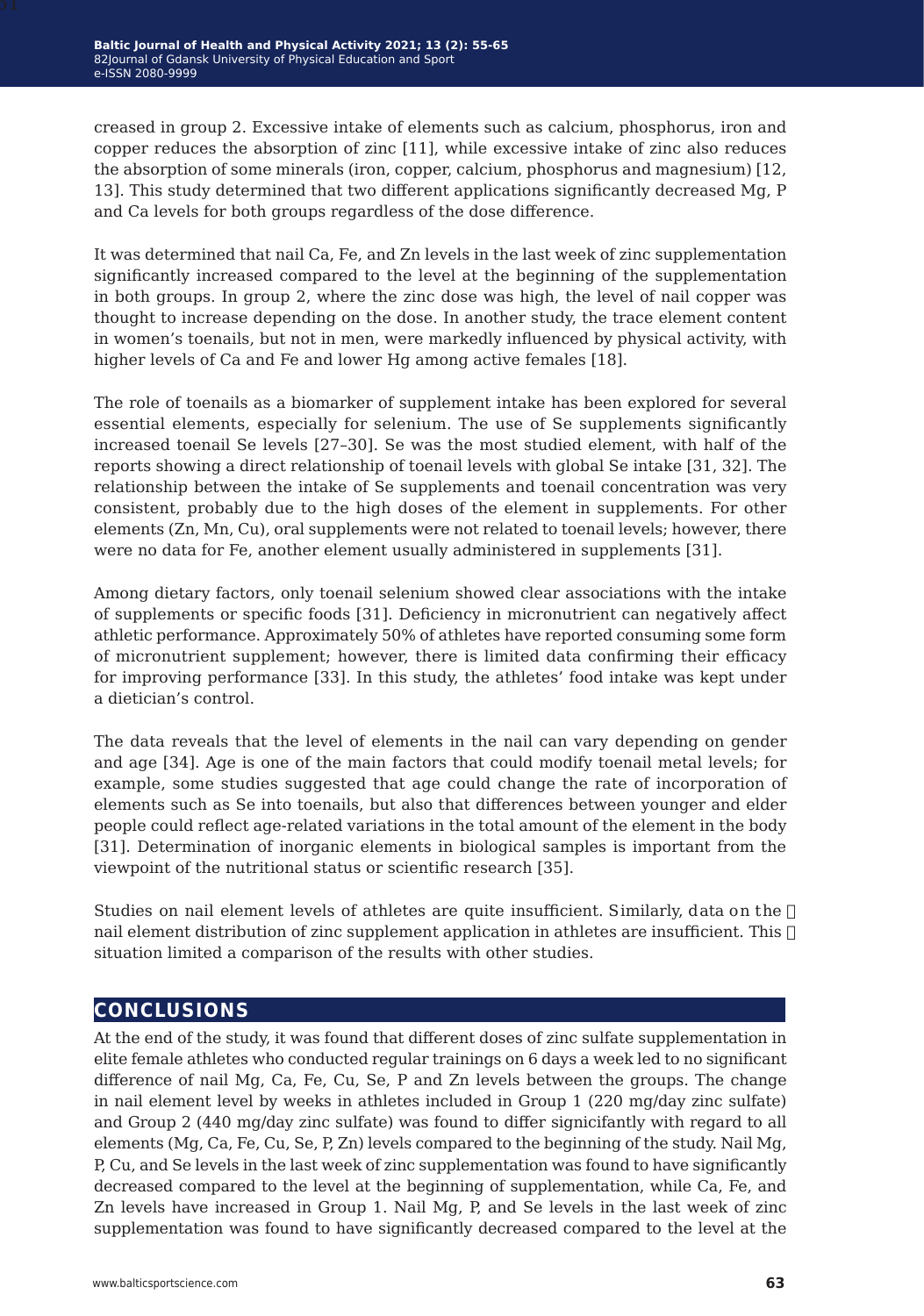beginning of supplementation, while Ca, Fe, Cu, and Zn levels have increased in Group 2. As a result of this study, it was determined that two different applications significantly decreased Mg, P and Se levels for both groups regardless of the dose difference.

### **references**

- [1] Nasli-Esfahani E, Faridbod F, Larijani B, Ganjali MR, Norouzi P. Trace element analysis of hair, nail, serum and urine of diabetes mellitus patients by inductively coupled plasma atomic emission spectroscopy. Iran J Diabetes Lipid Disord - IJDLD. 2011;10:1–9.
- [2] Maynar M, Llerena F, Grijota FJ, et al. Serum concentration of cobalt, molybdenum and zinc in aerobic, anaerobic and aerobic-anaerobic sportsmen. J Int Soc Sports Nutr. 2018;15(1):28.<https://doi.org/10.1186/s12970-018-0233-z>
- [3] Chu A, Holdaway C, Varma T, Petocz P, Samman S. Lower serum zinc concentration despite higher dietary zinc intake in athletes: A systematic review and meta-analysis. Sports Med. 48(2):327–336. [https://doi.org/10.1007/](https://doi.org/10.1007/s40279-017-0818-8 ) [s40279-017-0818-8](https://doi.org/10.1007/s40279-017-0818-8 )
- [4] Khaled S, Brun JF, Cassanas G, Bardet L, Orsetti A. Effects of zinc supplementation on blood rheology during exercise. Clin Hemorheol Microcirc. 1999; 20:1–10.
- [5] Cordova A, Alvarez-Mon M. Behaviour of zinc in physical exercise: a special reference to immunity and fatigue. Neurosci Biobehav Rev. 1995;19:439–445. [https://doi.org/10.1016/0149-7634\(95\)00002-V](https://doi.org/10.1016/0149-7634(95)00002-V)
- [6] Maynar M, Llerena F, Bartolomé I, Alves J, Robles MC, Grijota FJ, Muñoz D. Seric concentrations of copper, chromium, manganesum, nickel and selenium in aerobic, anaerobic and mixed professional sportsmen. J Int Soc Sports Nutr. 2018;15:8.<https://doi.org/10.1186/s12970-018-0212-4>
- [7] Cordova A. Variations in serum iron and fatigue levels after elective abdominal surgery. Med Sci Res 1992;20:119–120.
- [8] Dressenderfor RH, Wade CE, Keen CL, Scaff JH. Plasma mineral levels in marathon runners during a 20-day road race. Phys Sportsmed. 1982;10:113–118. <https://doi.org/10.1080/00913847.1982.11947250>
- [9] Eskici G, Gunay M, Baltaci AK, Mogulkoc R. The effect of zinc supplementation on the urinary excretion of elements in female athletes. Pak J Pharm Sci. 2016;29(1):125–129.
- [10] Insel P, Turner R E, Ross D. Nutrition. 2nd ed, Jones and Bartlett Publishers: Canada; 2004.
- [11] Belgemen T, Akar N. Genes associated with the vital functions of zinc and zinc metabolism. Ankara Üniversitesi Tıp Fakültesi Mecmuası. 2004;57:161–166. [https://doi.org/10.1501/Tipfak\\_0000000099](https://doi.org/10.1501/Tipfak_0000000099)
- [12] Benardot D. Nutrition for serious athletes. 1st ed, Champaign IL-Human Kinetics: Canada;2000.
- [13] Benito P, Miller D. Iron absorption and bioavailability: An updated review. Nutr Res. 1998;18:3581–3603. [https://](https://doi.org/10.1016/S0271-5317(98)00044-X ) [doi.org/10.1016/S0271-5317\(98\)00044-X](https://doi.org/10.1016/S0271-5317(98)00044-X )
- [14] Favaro PC, Bode P, Nadai Fernandes EA De. Trace elements in nail polish as a source of contamination of nail clippings when used in epidemiological studies. J Radioanal Nucl Chem. 2005;264(1):61–65. [https://doi.org/10.1007/](https://doi.org/10.1007/s10967-005-0675-z  ) [s10967-005-0675-z](https://doi.org/10.1007/s10967-005-0675-z  )
- [15] Janbabai G, Alipour A, Ehteshami S, Borhani SS, Farazmandfar T. Investigation of Trace elements in the hair and nail of patients with stomach cancer. Indian J Clin Biochem. 2018;33:450–455. [https://doi.org/10.1007/s12291-017-0693-y](https://doi.org/10.1007/s12291-017-0693-y )
- [16] Abdulrahman FI, Akan JC, Chellube ZM, Waziri M. Levels of heavy metals in human hair and nail samples from Maiduguri Metropolis, Borno State, Nigeria. World Environment. 2012;2(4):81–89. [https://doi.org/10.5923/j.env.20120204.05](https://doi.org/10.5923/j.env.20120204.05 )
- [17] Martin-Moreno JM, Gorgojo L, Riemersma RA, et al. Myocardial infarction risk in relation to zinc concentration in toenails. Br J Nutr. 2003;89:673–678.<https://doi.org/10.1079/BJN2003825>
- [18] Sureda A, Bibiloni MDM, Julibert A, et al. Trace element contents in toenails are related to regular physical activity in older adults. PLoS One. 2017;12(10):e0185318. <https://doi.org/10.1371/journal.pone.0185318>
- [19] Wilhelm M, Hafner D, Lombeck I, Ohnesorge FK. Monitoring of cadmium, copper, lead and zinc status in young children using toenails: comparison with scalp hair. Sci Total Environ. 1991;103:199–207. [https://doi.org/10.1016/0048-](https://doi.org/10.1016/0048-9697(91)90145-5 ) [9697\(91\)90145-5](https://doi.org/10.1016/0048-9697(91)90145-5 )
- [20] Aguiar AR, Saiki M. Determination of trace elements in human nail clippings by neutron activation analysis. J Radioanal Nucl Chem. 2001;249(2):413–416. <https://doi.org/10.1023/A:1013235123875>
- [21] Cheng TP, Morris JS, Koirtyohann SR, Spate VL, Baskett CK. Study of the correlation of trace elements in carpenters' toenails. J Radioanal Nucl Chem. 1995;195(1):31–42. <https://doi.org/10.1007/BF02036470>
- [22] Maynar M, Muñoz D, Alves J, et al. Influence of an acute exercise until exhaustion on serum and urinary concentrations of molybdenum, selenium, and zinc in athletes. Biol Trace Elem. Res 2018;186(2):361–369. [https://doi.org/10.1007/](https://doi.org/10.1007/s12011-018-1327-9) [s12011-018-1327-9](https://doi.org/10.1007/s12011-018-1327-9)
- [23] Marques LF, Donangelo CM, Franco JG, et al. Plasma zinc, copper, and serum thyroid hormones and insulin levels after zinc supplementation followed by placebo in competitive athletes. Biol Trace Elem Res. 2011;142(3);142:415– 423. [https://doi.org/10.1007/s12011-010-8821-z](https://doi.org/10.1007/s12011-010-8821-z )
- [24] Kilic M, Baltaci AK, Gunay M. Effect of zinc supplementation on hematological parameters in athletes. Biol Trace Elem Res 2004;100(1):31–38. <https://doi.org/10.1385/BTER:100:1:031>
- [25] Eskici G, Gunay M, Baltaci AK, Mogulkoc R. The effect of different doses of zinc supplementation on serum element and lactate levels in elite volleyball athletes. J Appl Biomed. 2017;15:133–138. [https://doi.org/10.1016/j.jab.2016.11.001](https://doi.org/10.1016/j.jab.2016.11.001 )
- [26] Ebrahim AM, Eltayeb M, Benker B, et al. Study on some trace element contents in serum and nail samples obtained from Sudanese subjects. Biol Trace Elem Res. 2011;144(1–3):225–233. [https://doi.org/10.1007/s12011-011-9076-z](https://doi.org/10.1007/s12011-011-9076-z )
- [27] Baskett CK, Morris JS, Spate VL, et al. The effect of an enriched selenium-76 supplement on dietary monitors and glutathione peroxidase activity. J Radioanal Nucl Chem. 1998;236:39–45. [https://doi.org/10.1007/BF02386315]( https://doi.org/10.1007/BF02386315 )
- [28] Baskett CK, Spate VL, Mason MM, et al. Long-term selenium status in humans. J Radioanal Nucl Chem. 2001;249(2):429– 435.<https://doi.org/10.1023/A:1013295325692>